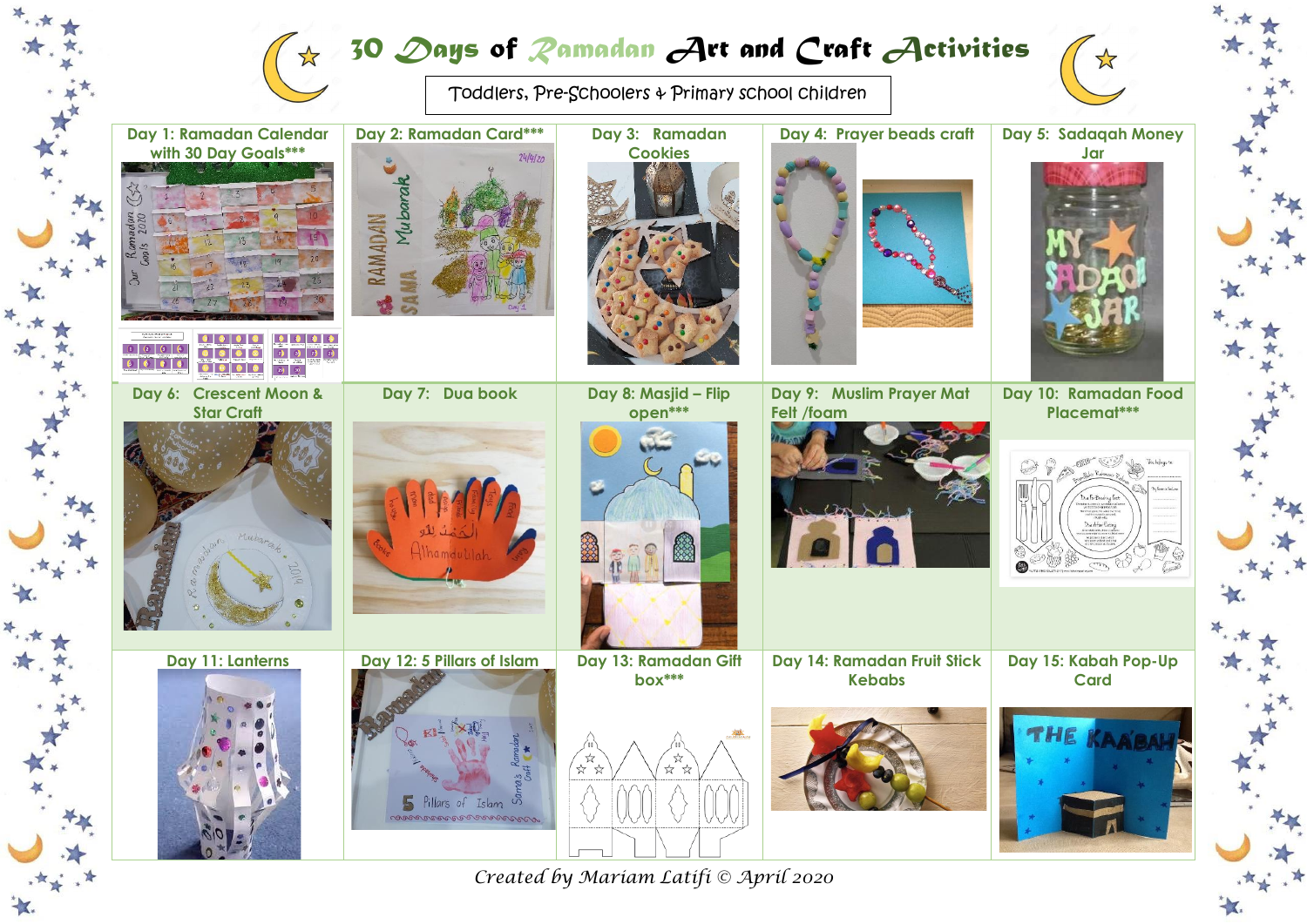## *30 Days of Ramadan Art and Craft Activities*



女女子

*Created by Mariam Latifi © April 2020*